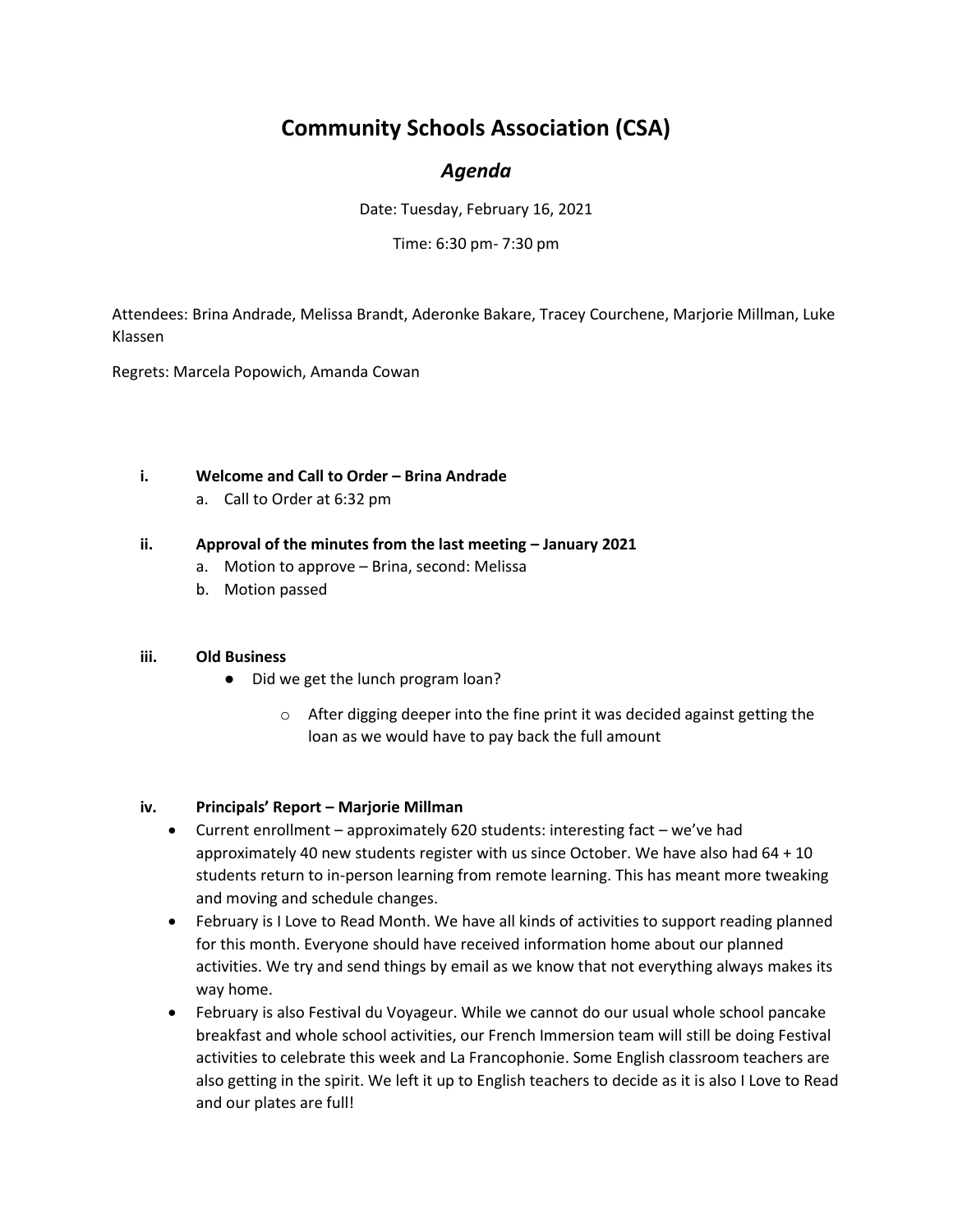- Our SRO (school resource officer), Constable Dale McDonald will be spending the day at our school on February 24th reading to 8 lucky classrooms who won a draw to have her come and read to them. Jamie, Luke, and I have also been invited to come into classrooms and into remote learning classes to read to students this month.
- Ms. Vicky Klassen, our library technician, took a position at Springfield Heights School. We will have a new library technician starting with us at the end of February.
- We have incorporated grade level cohort clubs for every grade level in our school. Students have the option at lunch time once a cycle to get active with a supervising teacher. We continue to try and find ways to support our students' mental and emotional well-being by adding some fun and joy into their lives.
- Friday, February 19th will also be the last day for our half time clerk Mrs. Carly Hiebert. She has accepted a full-time position at John W. Gunn Middle School. We are in the process of interviewing and hiring for the position right now.
- A reminder that the 1st Monday in March at 8:00 a.m. is registration day in the RETSD. Because of Covid, registration will have to look different this year. We will be sending out information regarding our registration process next week. At this point, almost all of the classes at ESMP are full to the limit for next year, so I will not be accepting a lot of, if any, schools of choice.
- We will not be hosting any Kindergarten or Grade 6 open houses due to Covid. Our staff is currently working on a Kindergarten and Grade 6 information video to send home to parents.
- As we move to March, we want to share that our Parent Conferences will look the same as they did in December. They will be done on TEAMS as we will not be allowed to have families into the school.
- Finally, with the new Covid variant that has been found in many countries including Canada, I want to assure you that we are still being as diligent as we can to ensure that our students are maintaining social distancing and practicing good hand hygiene. With the return of many remote learners to in-person learning, we are no longer able to accommodate 2 metre distancing in all of our classrooms. Some of our students are now at 1.6 which is still considered acceptable by provincial regulations. If all of our students come back from remote learning after spring break, we will have to reconfigure the school again as 1.6 is the limit. Fingers crossed that it doesn't come to this, but if it does, rest assured that we have a plan in place.
- COMMITTEES:
	- o ESMP has 5 school committees: Literacy, Numeracy, Indigenous Academic Achievement, Technology, and Safe Schools. Our committees continue to work on school goals.
	- o Every classroom teacher will be incorporating an inquiry project into their teaching in the third term. Teaching teams spent February 5th planning and preparing together.
	- $\circ$  The entire staff worked with Elder Norman Meade on the Circle of Courage and with a divisional consultant on numeracy on February 8th.
- Financial Requests:
	- o No requests at this time